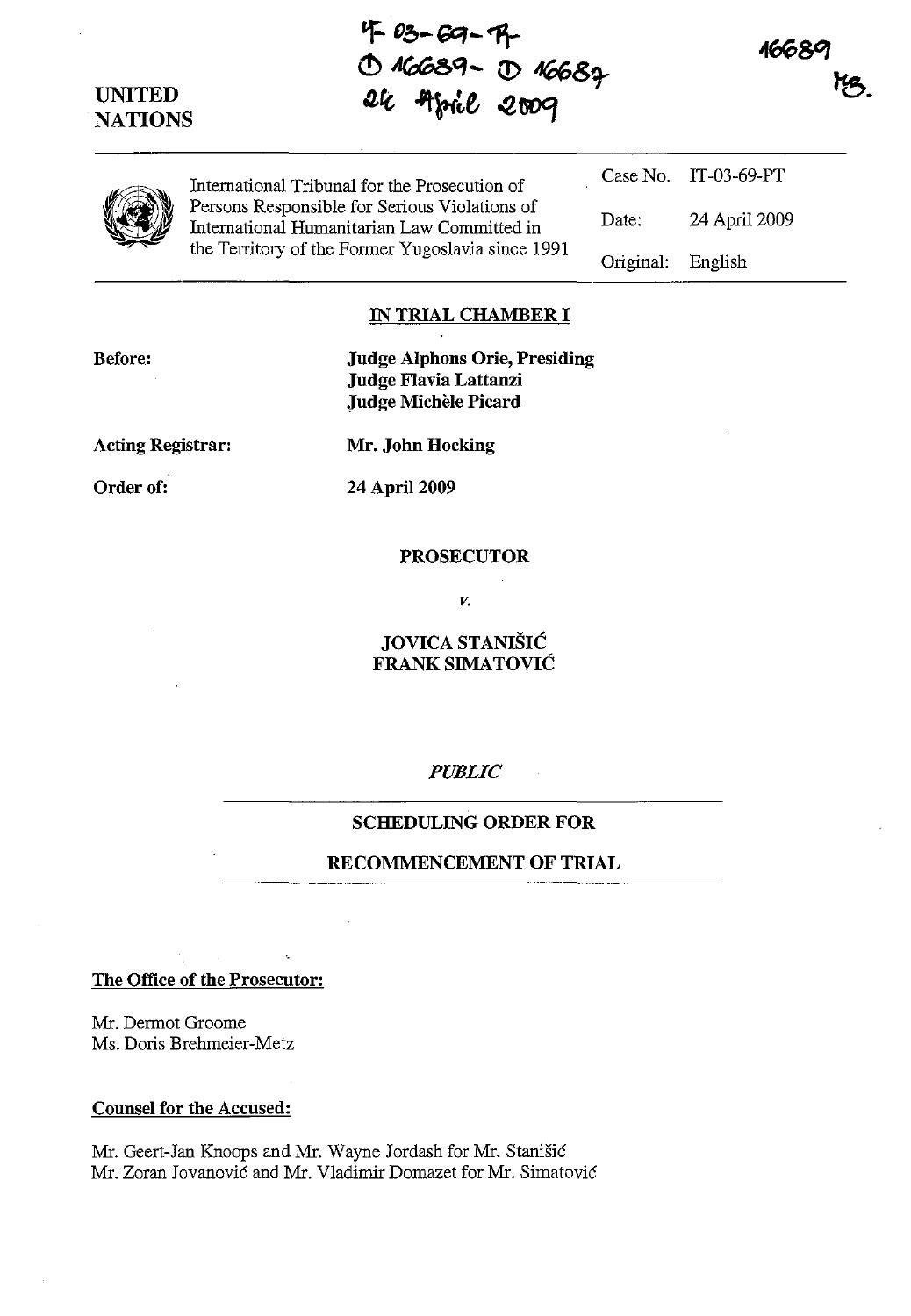**TRIAL CHAMBER I** ("Trial Chamber") of the International Tribunal for the Prosecution of Persons Responsible for Serious Violations of International Humanitarian Law Committed in the Territory of the former Yugoslavia since 1991 ("Tribunal");

**CONSIDERING** that the trial in this case was initially scheduled to commence on 28 April 2008 and that on 20 May 2008 the Trial Chamber adjourned the proceedings indefinitely for the purpose of reassessing the health of the Accused Stanisic prior to recommencing trial;<sup>1</sup>

**CONSIDERING FURTHER** that the case is currently in the stage of pre-trial proceedings;<sup>2</sup>

**NOTING** the Trial Chamber's decision of 24 April 2009 reassessing the health of the Accused Stanisic and revoking the provisional release of the Accused Stanisic and Simatovic for the purpose of recommencing trial; $3<sup>3</sup>$ 

**CONSIDERING** the Trial Chamber's duty, enshrined in Article 20(1) of the Statute, to ensure that a trial is fair and expeditious and that proceedings are conducted in accordance with the Rules, with full respect for the rights of the accused and due regard for the protection of victims and witnesses;

**CONSIDERING** that the present order is in keeping with the rights of the Accused as set out in Article  $21(4)(b)$  and (c) of the Statute;

**NOTING** that the Presiding Judge of the Trial Chamber is currently presiding over trial proceedings in the case of *Prosecutor v. Gotovina et al.,* in which the Defence cases, if any, are scheduled to commence on 27 May 2009, and of which limits for the near future the time the Presiding Judge is available to preside over the present case in court;

**CONSIDERING** the scheduling needs which require that the present trial proceedings begin, and continue until further notice by the Chamber, with no more than two scheduled court sessions per week;

**PURSUANT TO** Article 20 of the Statute and Rules 65, *73bis,* 84 and *84bis:* 

**ORDERS** as follows:

the Pre-Trial Conference shall be held on 18 May 2009;

 $1$  Hearing, 20 May 2008, T. 1258.

<sup>&</sup>lt;sup>2</sup> Decision on Provisional Release, 26 May 2008, para. 63.

**<sup>3 &</sup>quot;Decision on Prosecution Motion for Revocation of Jovica Stanisic's Provisional Release and Re-Assessment of his**  Health and Revocation of Frank Simatović's Provisional Release", 24 April 2009.